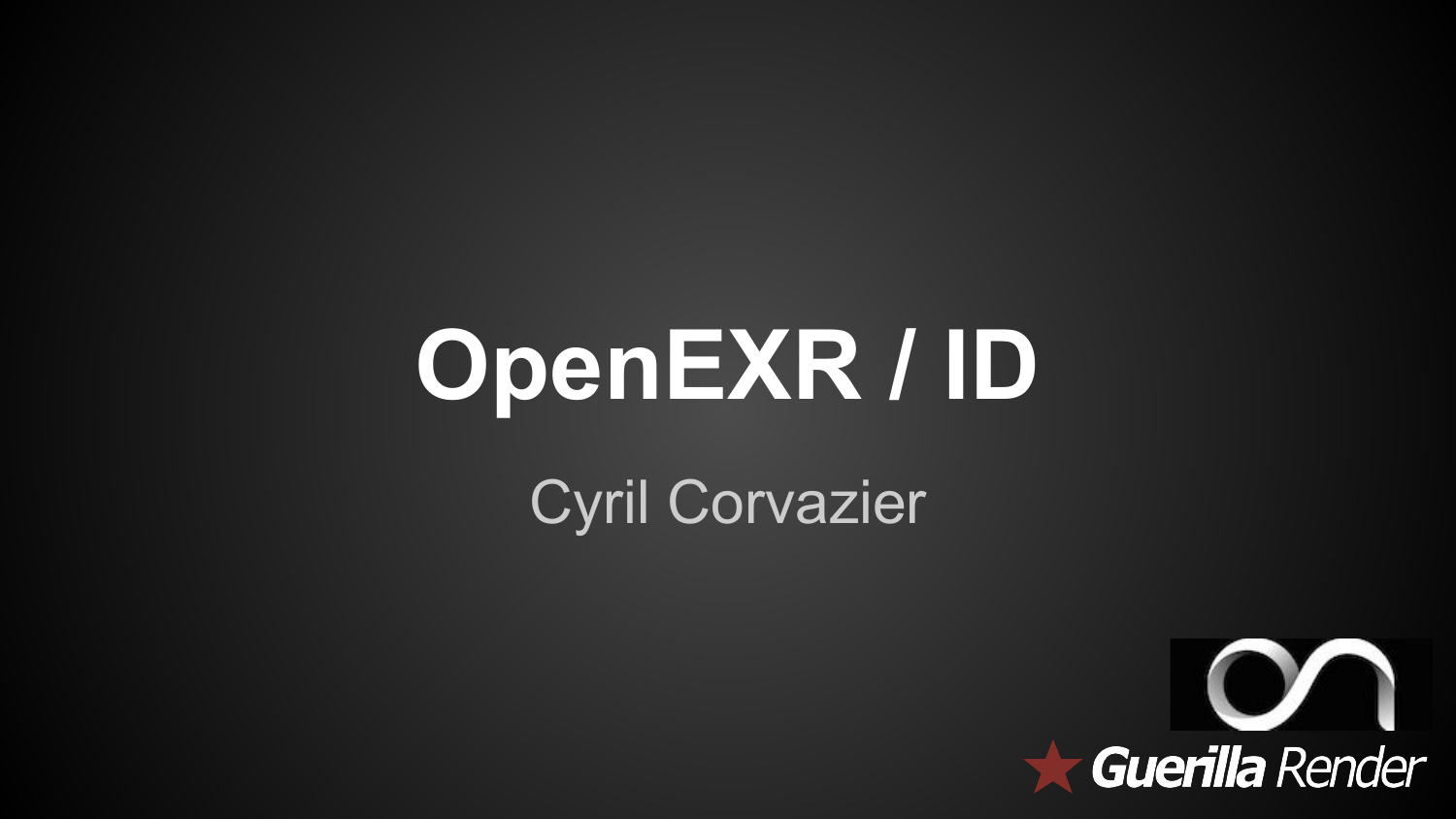# **Today**

- Isolate part of the image with regexps
- Unmodified OpenEXR 2.0
- Flat images, not deep
- Support AA, motion blur, DOF, transparency
- IO C++ library
- OpenFX plug-in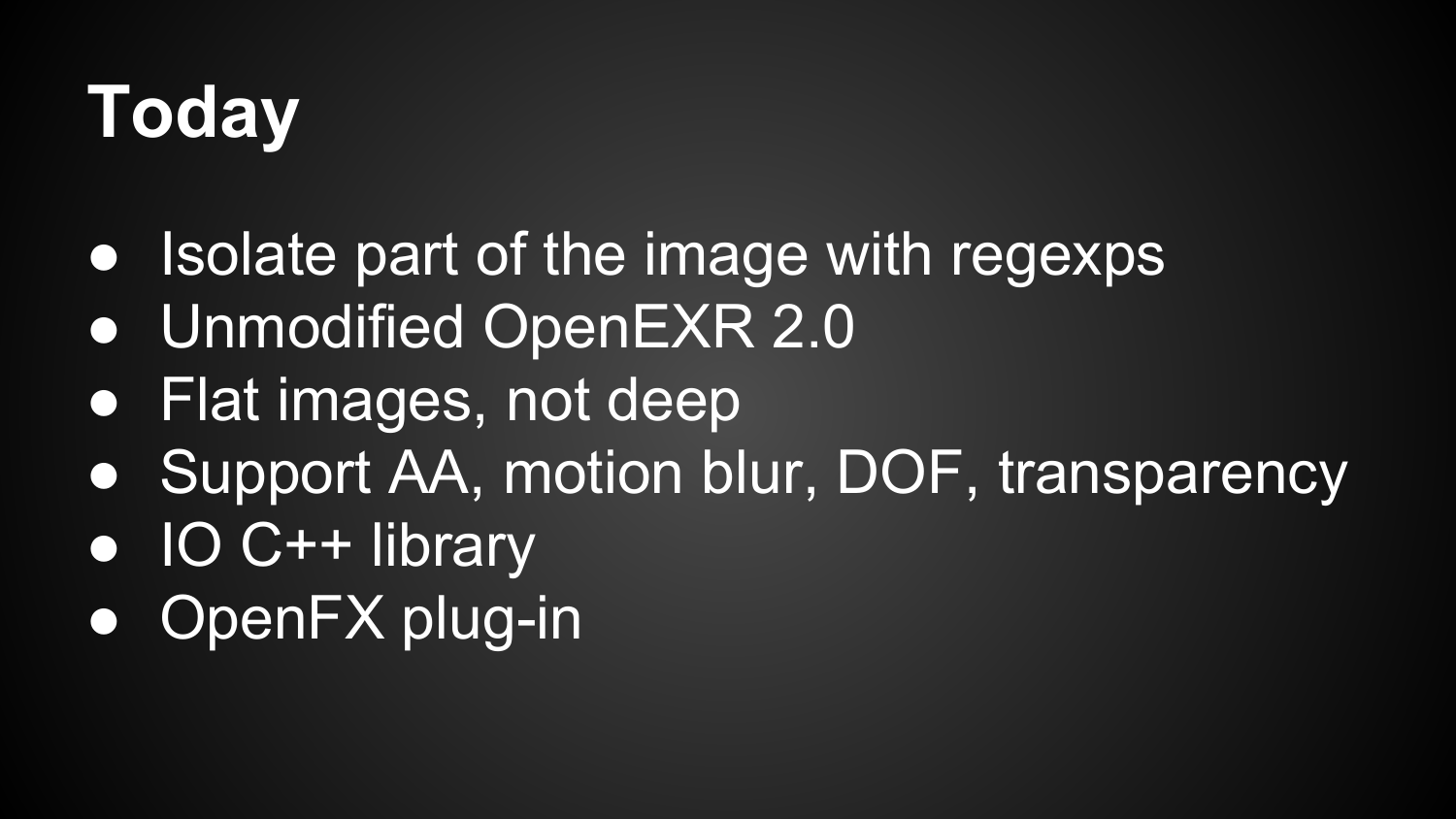# **File format for mask**

EXRIdNames attribute, zlib compressed

ID #1 : "plane|left\_wing" ID #2 : "plane|right\_wing" ID #3 : "plane|wheels" ID #4 : "plane|propeller"

#### OpenEXR deep slices

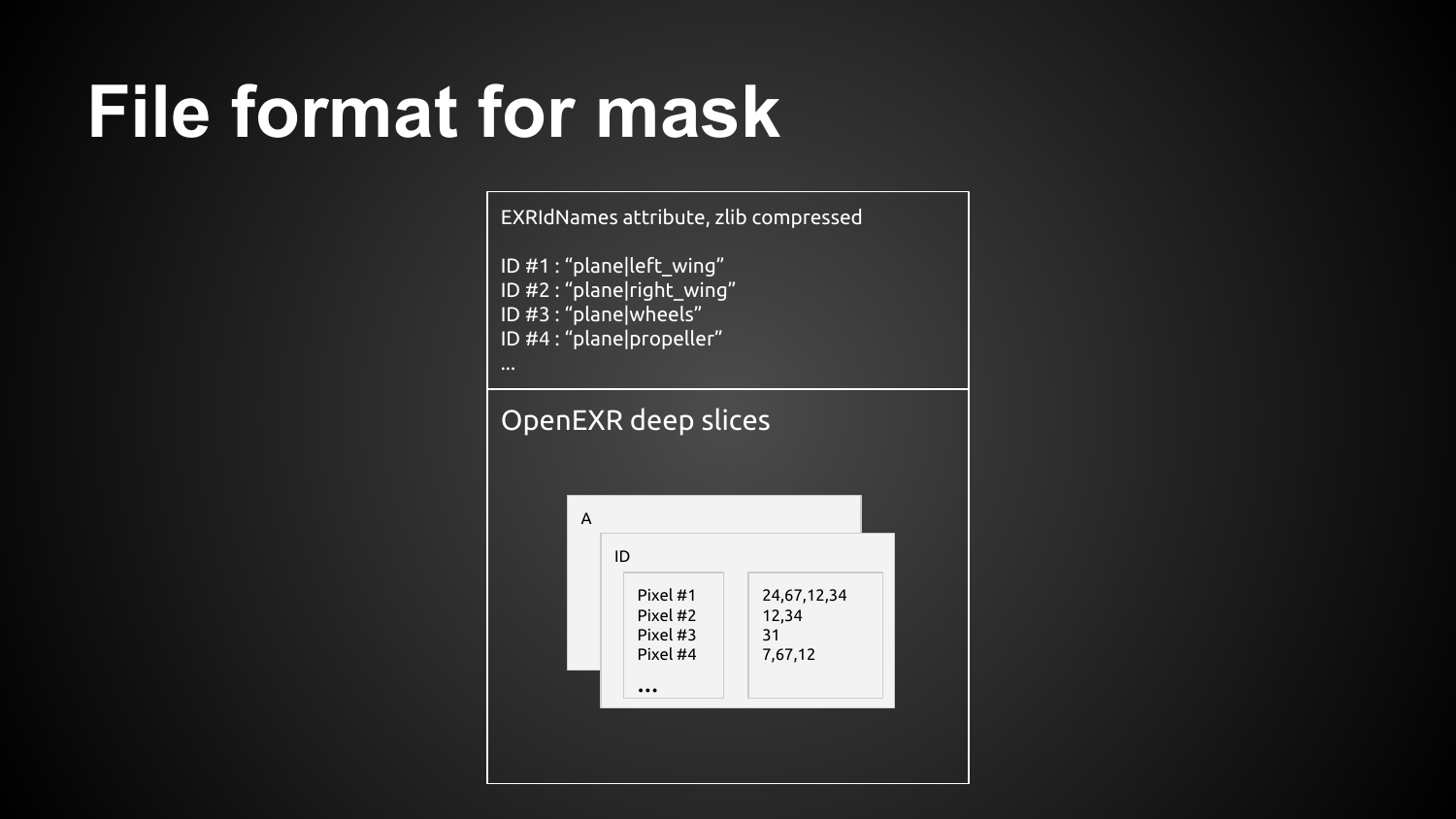# **File format RGBA**

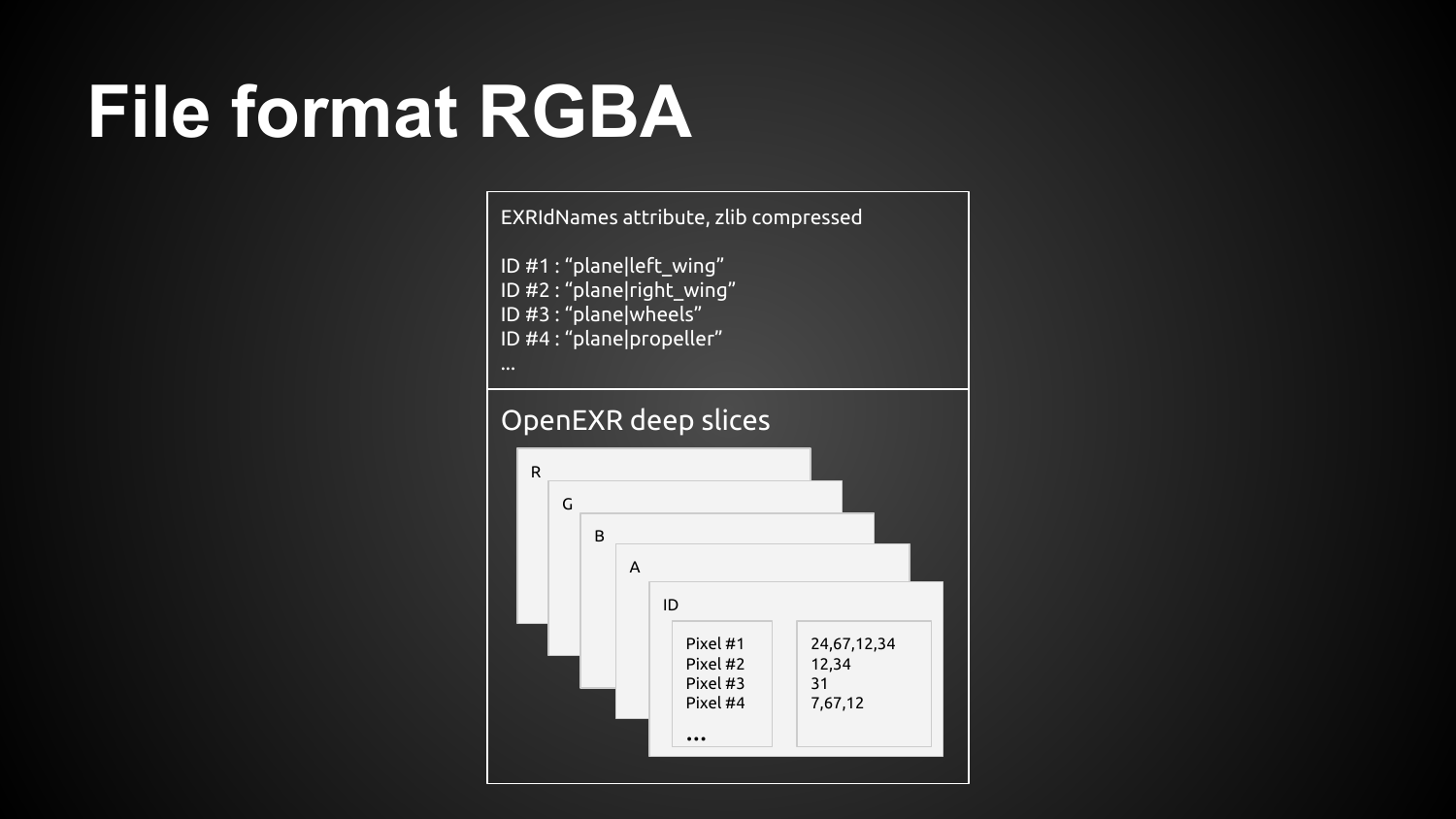#### **Reconstruction**

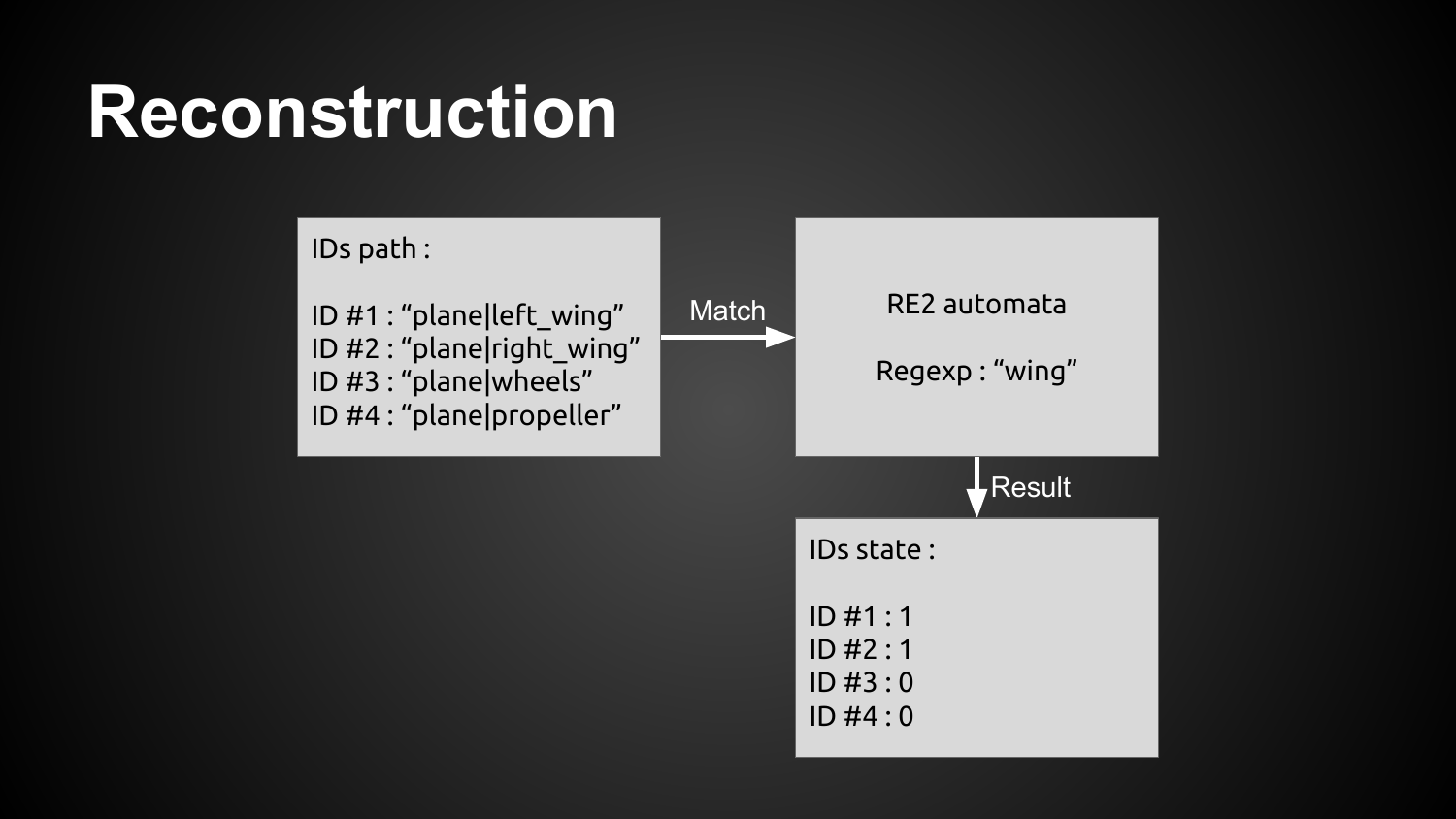# **Renderer Integration Notes**

- **Reconstruction filters** 
	- $\circ$  Use 3x3 not 5x5
- Limit ID per pixel, on the fly
- **Compression** 
	- Limit ID per pixel, afterward
	- Cut lowest contributions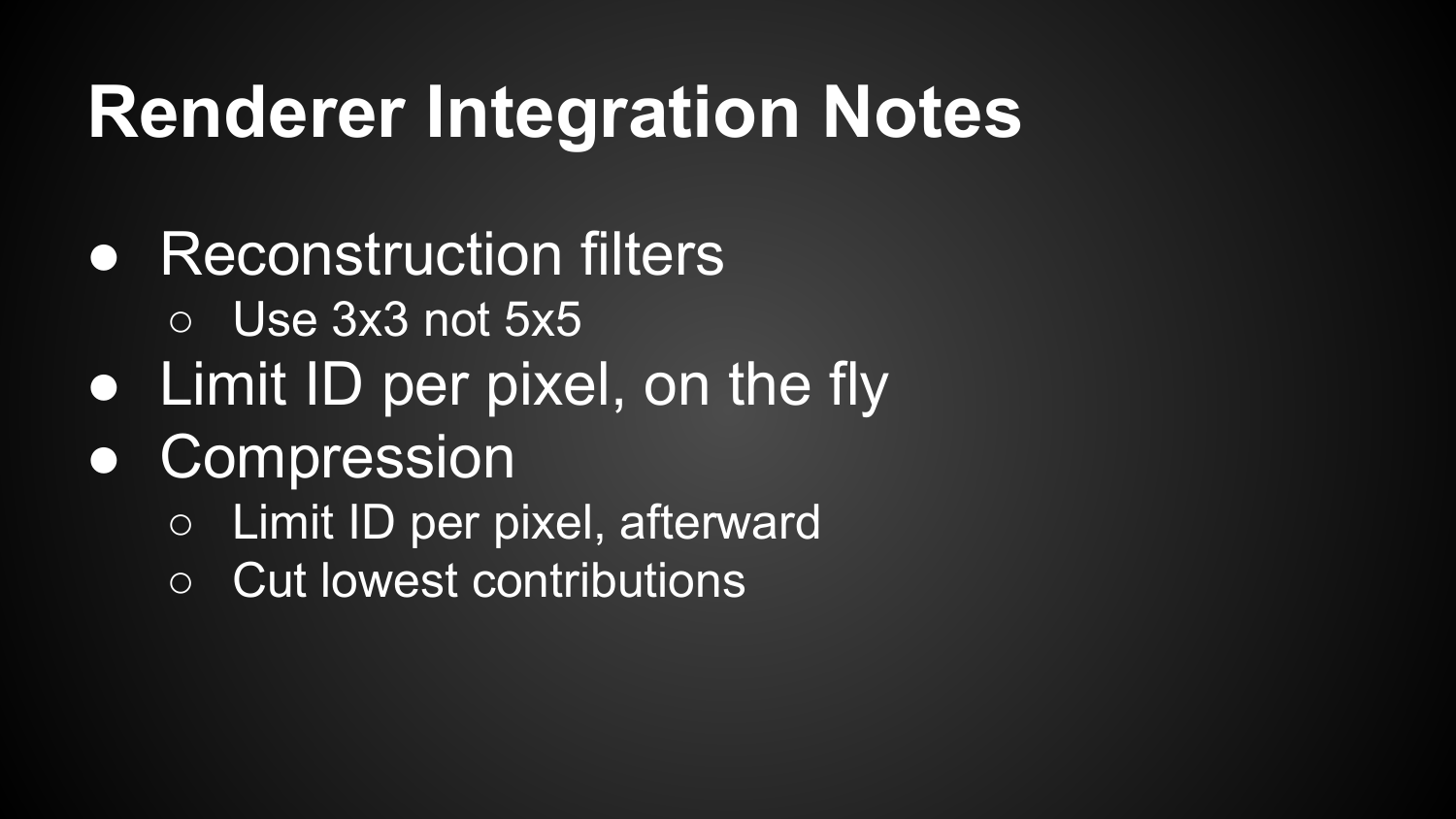### **Tomorrow**

- Nuke plug-in
- Compression
- Patch for OpenEXR
- Deep ID Images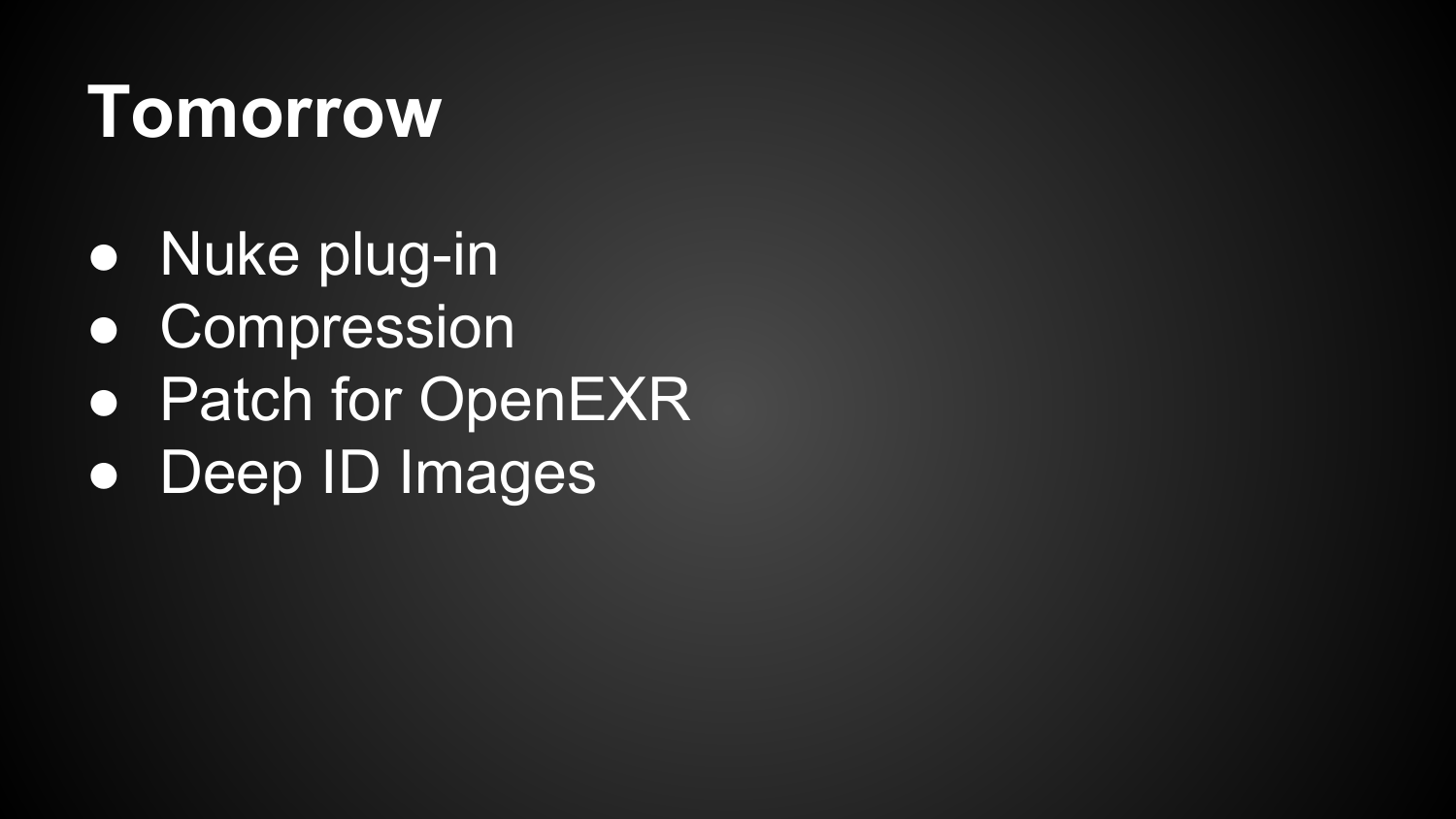#### **Open-source**

#### GitHub : github.com/MercenariesEngineering/openexrid

Paper : onanimationstudios.com/technology